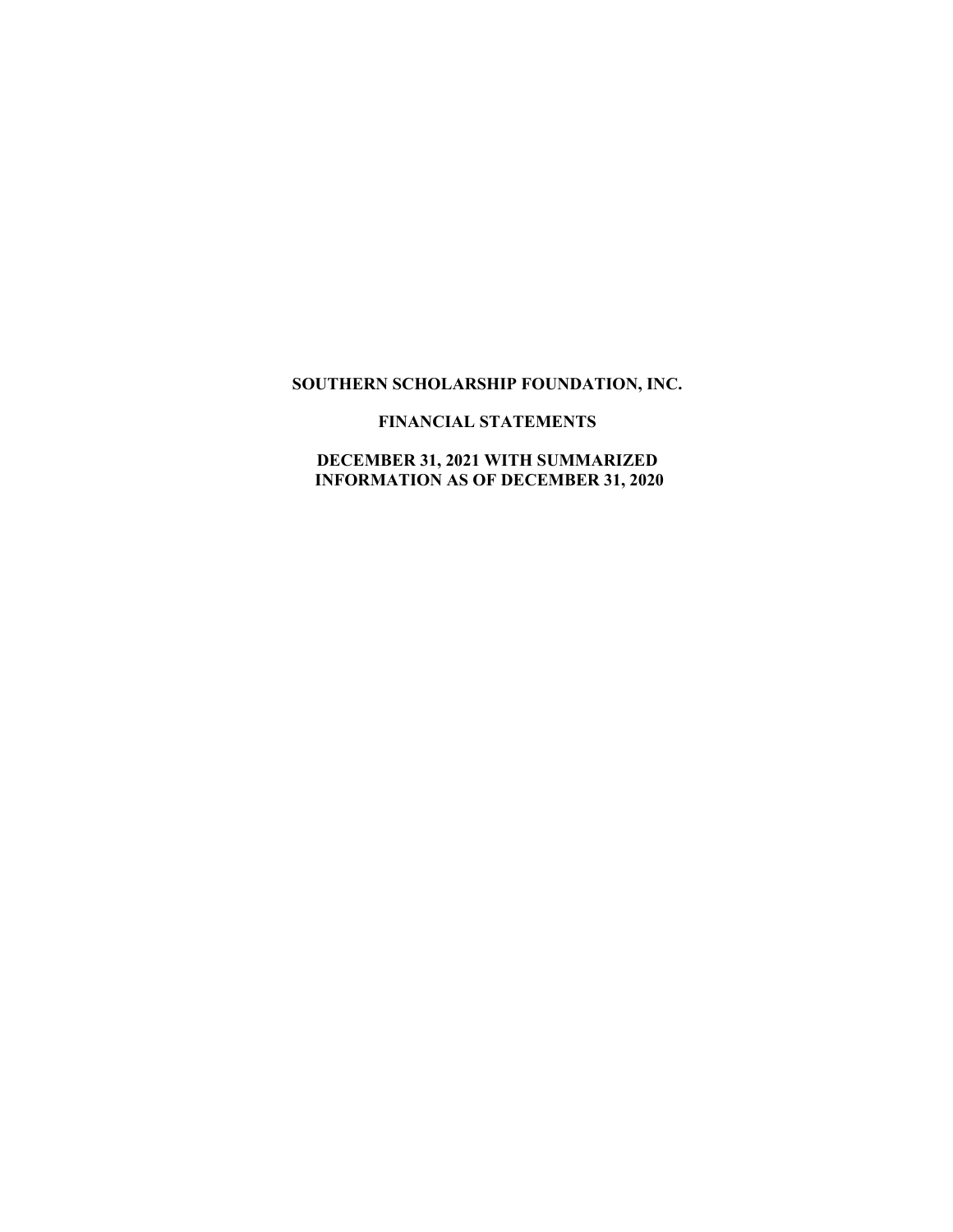## **SOUTHERN SCHOLARSHIP FOUNDATION, INC. TABLE OF CONTENTS DECEMBER 31, 2021**

|                                          | Page(s)  |
|------------------------------------------|----------|
| <b>Independent Auditors' Report</b>      | $1 - 3$  |
| <b>Financial Statements</b>              |          |
| <b>Statement of Financial Position</b>   | 4        |
| <b>Statement of Activities</b>           |          |
| <b>Statement of Functional Expenses</b>  | 6        |
| <b>Statement of Cash Flows</b>           | 7        |
| Notes to Financial Statements            | $8 - 15$ |
| <b>Other Financial Information</b>       |          |
| Schedule of Buildings                    | 16       |
| Endowment Investments Held in Perpetuity |          |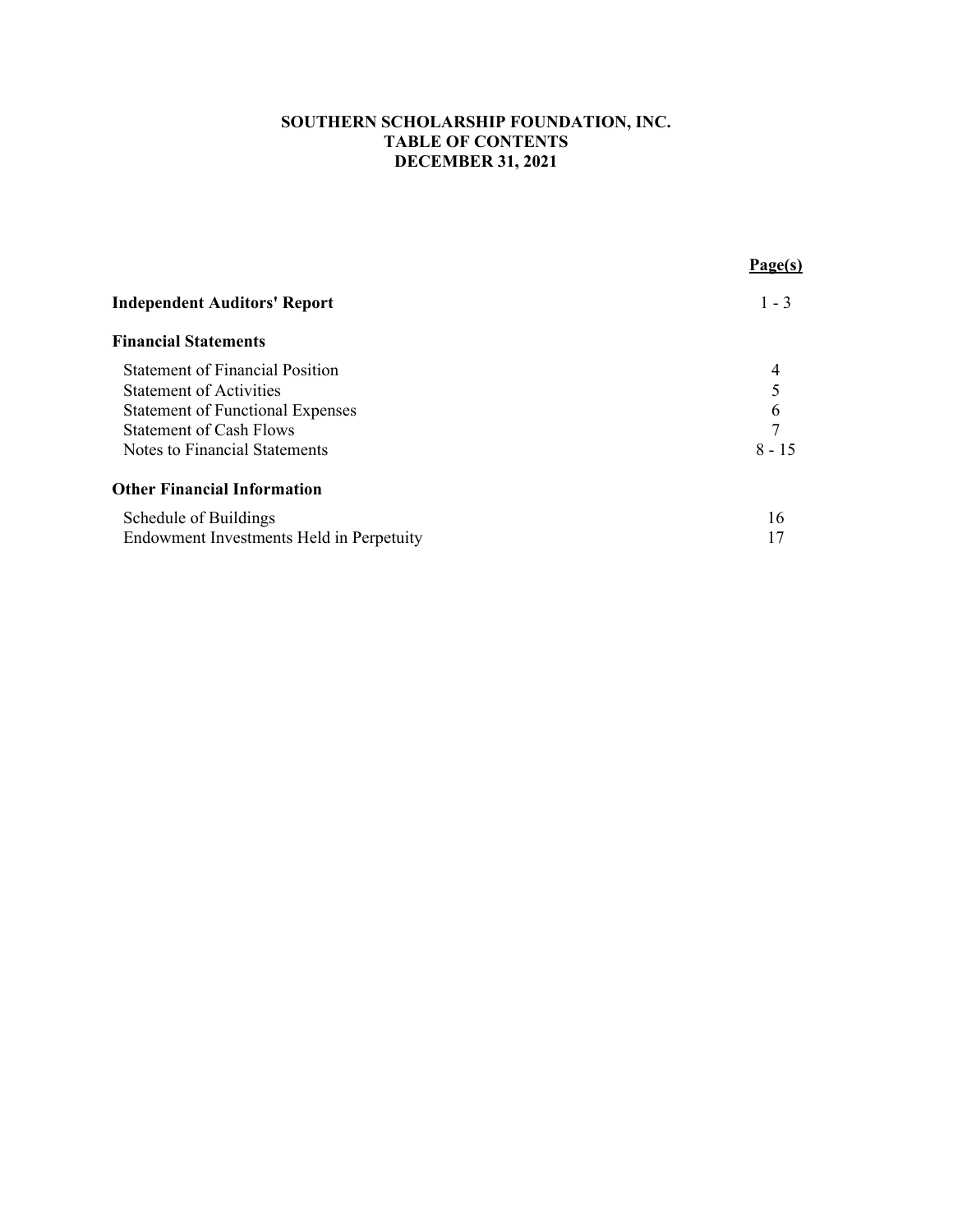

### **INDEPENDENT AUDITORS' REPORT**

To the Board of Directors, Southern Scholarship Foundation, Inc.:

#### *Opinion*

We have audited the financial statements of Southern Scholarship Foundation, Inc., which comprise the statement of financial position as of December 31, 2021, and the related statements of activities, functional expenses, and cash flows for the year then ended, and the related notes to the financial statements.

In our opinion, the accompanying financial statements present fairly, in all material respects, the financial position of Southern Scholarship Foundation, Inc. as of December 31, 2021, and the changes in its net assets and its cash flows for the year then ended in accordance with accounting principles generally accepted in the United States of America.

#### *Basis for Opinion*

We conducted our audit in accordance with auditing standards generally accepted in the United States of America (GAAS). Our responsibilities under those standards are further described in the Auditor's Responsibilities for the Audit of the Financial Statements section of our report. We are required to be independent of Southern Scholarship Foundation, Inc. and to meet our other ethical responsibilities, in accordance with the relevant ethical requirements relating to our audit. We believe that the audit evidence we have obtained is sufficient and appropriate to provide a basis for our audit opinion.

#### *Other Matter*

The financial statements of Southern Scholarship Foundation, Inc. for the year ended December 31, 2020 were audited by another auditor who expressed an unmodified opinion on those statements on April 23, 2021.

#### *Responsibilities of Management for the Financial Statements*

Management is responsible for the preparation and fair presentation of the financial statements in accordance with accounting principles generally accepted in the United States of America, and for the design, implementation, and maintenance of internal control relevant to the preparation and fair presentation of financial statements that are free from material misstatement, whether due to fraud or error.

In preparing the financial statements, management is required to evaluate whether there are conditions or events, considered in the aggregate, that raise substantial doubt about Southern Scholarship Foundation, Inc.'s ability to continue as a going concern for one year after the date that the financial statements are issued.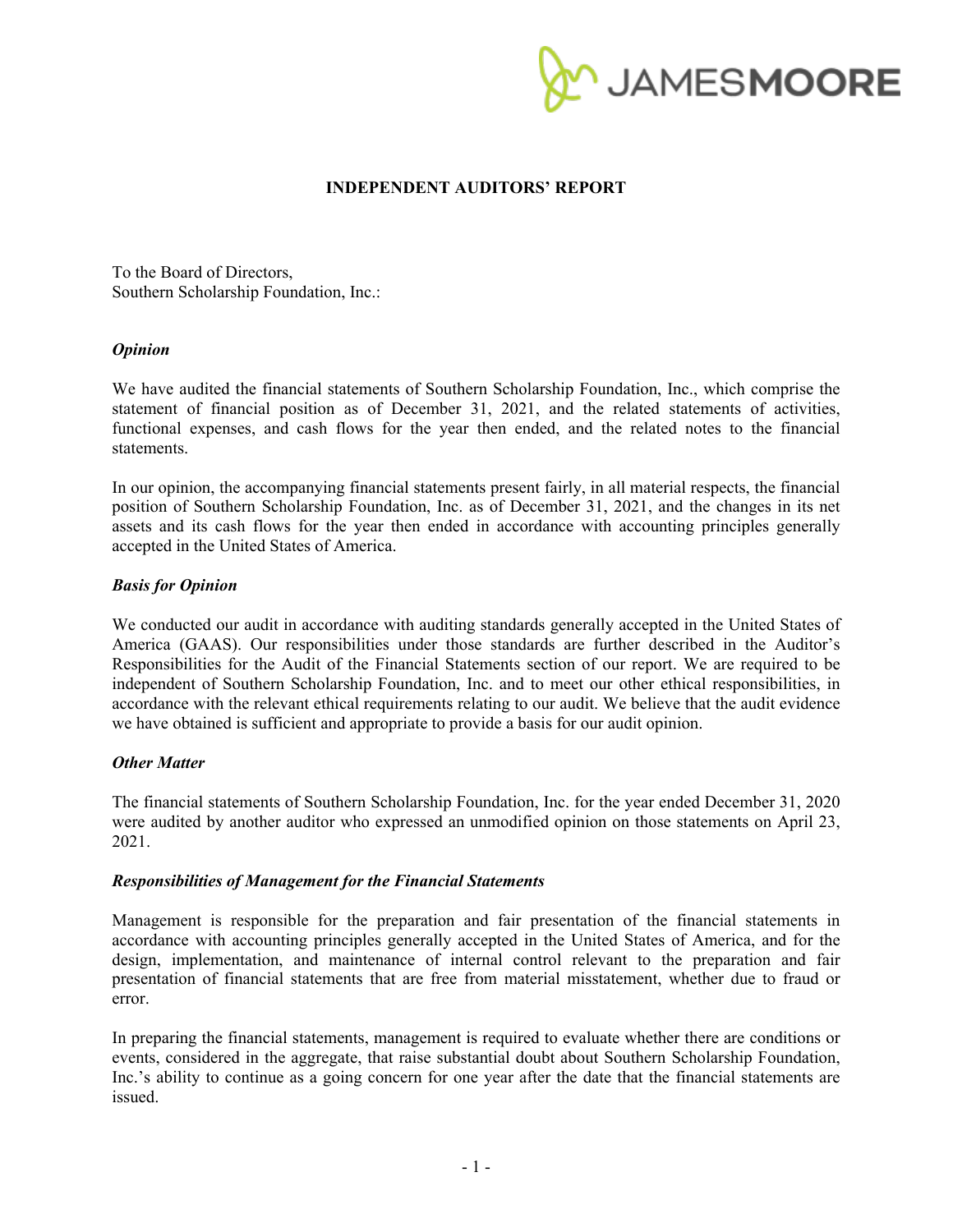### *Auditor's Responsibilities for the Audit of the Financial Statements*

Our objectives are to obtain reasonable assurance about whether the financial statements as a whole are free from material misstatement, whether due to fraud or error, and to issue an auditor's report that includes our opinion. Reasonable assurance is a high level of assurance but is not absolute assurance and therefore is not a guarantee that an audit conducted in accordance with GAAS will always detect a material misstatement when it exists. The risk of not detecting a material misstatement resulting from fraud is higher than for one resulting from error, as fraud may involve collusion, forgery, intentional omissions, misrepresentations, or the override of internal control. Misstatements are considered material if there is a substantial likelihood that, individually or in the aggregate, they would influence the judgment made by a reasonable user based on the financial statements.

In performing an audit in accordance with GAAS, we:

- Exercise professional judgment and maintain professional skepticism throughout the audit.
- Identify and assess the risks of material misstatement of the financial statements, whether due to fraud or error, and design and perform audit procedures responsive to those risks. Such procedures include examining, on a test basis, evidence regarding the amounts and disclosures in the financial statements.
- Obtain an understanding of internal control relevant to the audit in order to design audit procedures that are appropriate in the circumstances, but not for the purpose of expressing an opinion on the effectiveness of Southern Scholarship Foundation, Inc.'s internal control. Accordingly, no such opinion is expressed.
- Evaluate the appropriateness of accounting policies used and the reasonableness of significant accounting estimates made by management, as well as evaluate the overall presentation of the financial statements.
- Conclude whether, in our judgment, there are conditions or events, considered in the aggregate, that raise substantial doubt about Southern Scholarship Foundation, Inc.'s ability to continue as a going concern for a reasonable period of time.

We are required to communicate with those charged with governance regarding, among other matters, the planned scope and timing of the audit, significant audit findings, and certain internal control–related matters that we identified during the audit.

#### *Other Information*

Management is responsible for the other information. The other information comprises the Schedule of Buildings but does not include the financial statements and our auditor's report thereon. Our opinion on the financial statements does not cover the other information, and we do not express an opinion or any form of assurance thereon.

In connection with our audit of the financial statements, our responsibility is to read the other information and consider whether a material inconsistency exists between the other information and the financial statements, or the other information otherwise appears to be materially misstated. If, based on the work performed, we conclude that an uncorrected material misstatement of the other information exists, we are required to describe it in our report.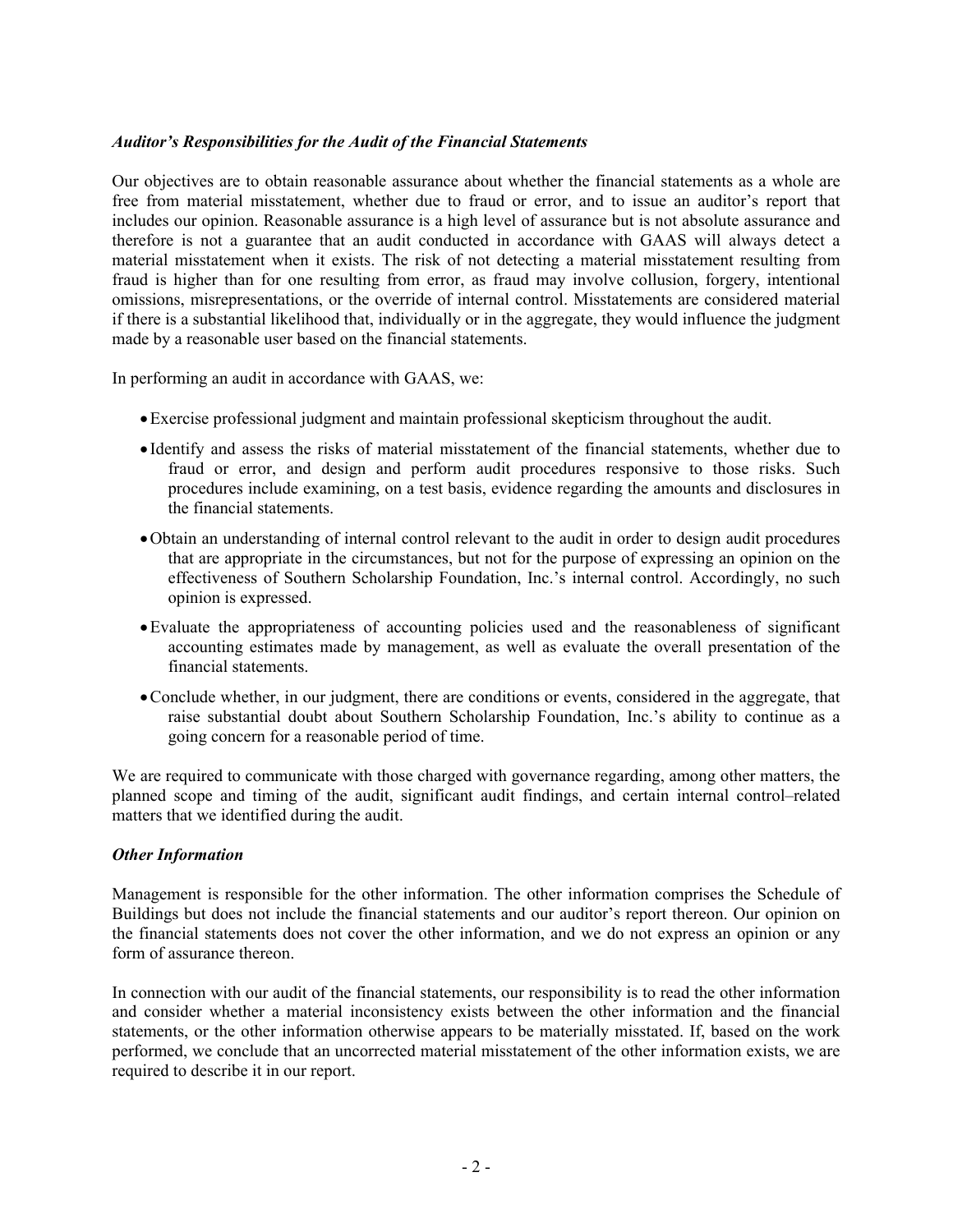#### *Report on Summarized Comparative Information*

As noted above, the financial statements of Southern Scholarship Foundation, Inc. for the year ended December 31, 2020 were audited by another auditor who expressed an unmodified opinion on those statements on April 23, 2021. In our opinion, the summarized comparative information presented herein as of and for the year ended December 31, 2020 is consistent, in all material respects, with the audited financial statements from which it has been derived.

James Marre : 6., P.L.

Tallahassee, Florida April 21, 2022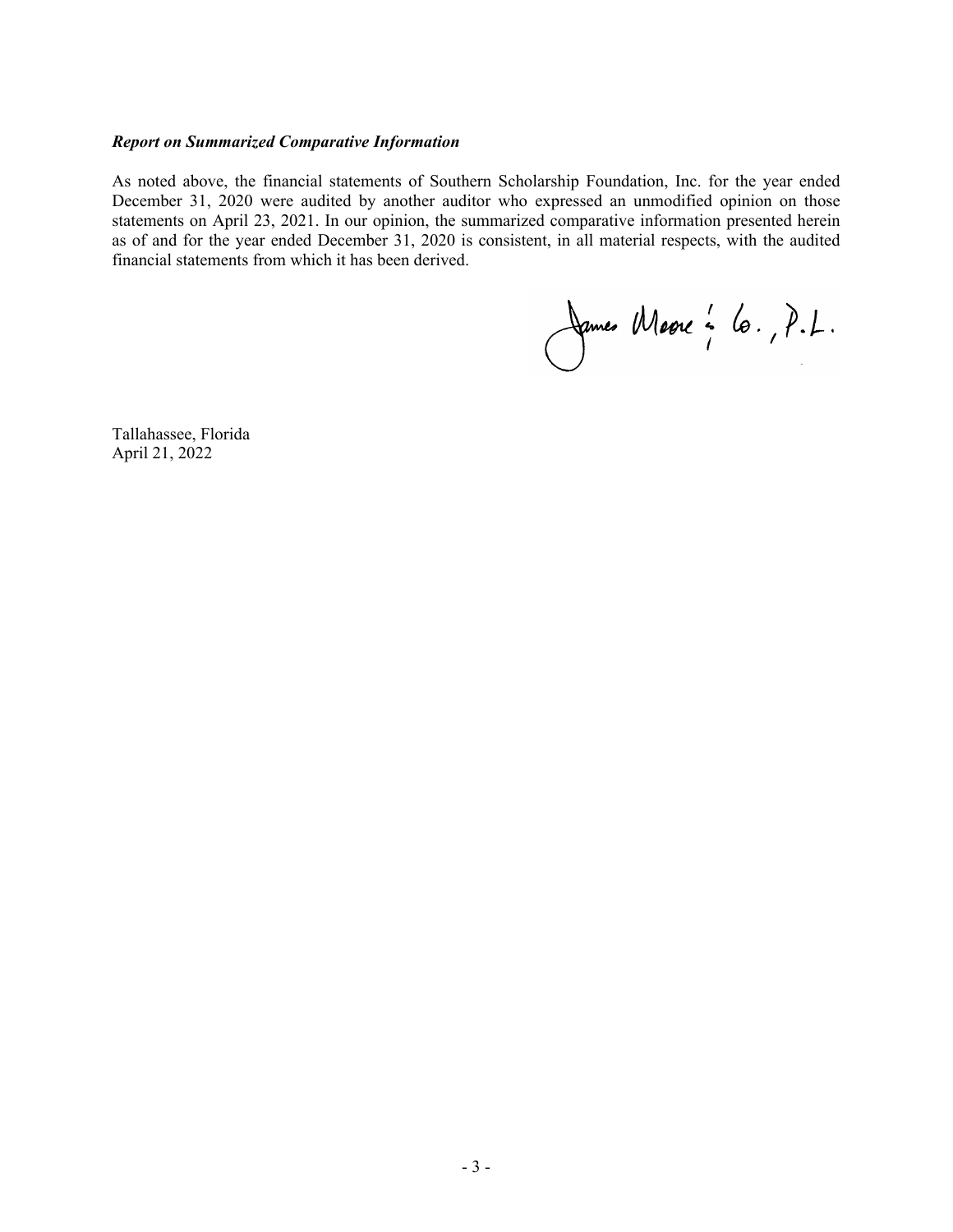#### **SOUTHERN SCHOLARSHIP FOUNDATION, INC. STATEMENT OF FINANCIAL POSITION DECEMBER 31, 2021 WITH SUMMARIZED INFORMATION AS OF DECEMBER 31, 2020**

#### **ASSETS**

|                                          |    | 2021       | 2020             |
|------------------------------------------|----|------------|------------------|
| <b>Current assets</b>                    |    |            |                  |
| Cash and cash equivalents                | \$ | 913,683    | \$<br>1,643,465  |
| Accounts receivable                      |    | 9.917      | 19,006           |
| Due from houses                          |    | 32,752     | 15,214           |
| Pledges receivable, current portion      |    | 92,790     | 166,328          |
| Prepaid expenses                         |    | 26,787     | 107,701          |
| Total current assets                     |    | 1,075,929  | 1,951,714        |
| Property and equipment, net              |    | 6,635,221  | 6,640,649        |
| <b>Other assets</b>                      |    |            |                  |
| Investments                              |    | 10,519,782 | 9,039,383        |
| Pledges receivable, less current portion |    | 314,761    | 327,969          |
| Total other assets                       |    | 10,834,543 | 9,367,352        |
| <b>Total Assets</b>                      | S  | 18,545,693 | \$<br>17,959,715 |
| <b>LIABILITIES AND NET ASSETS</b>        |    |            |                  |
| <b>Current liabilities</b>               |    |            |                  |
| Accounts payable and accrued expenses    | \$ | 111,648    | \$<br>98,858     |
| Deferred revenue                         |    | 23,008     | 124,831          |
| Funds held for houses                    |    | 157,112    | 148,591          |
| Other current liabilities                |    | 69,417     | 67,424           |
| Note payable - current portion           |    | 3,654      | 2,041            |
| Total current liabilities                |    | 364,839    | 441,745          |

### **Note payable, less current portion** 144,820 147,859

| <b>Total Liabilities</b>                    | 509,659    | £.<br>589,604   |
|---------------------------------------------|------------|-----------------|
| <b>Net assets</b>                           |            |                 |
| Without donor restrictions                  |            |                 |
| Net investment in property and equipment    | 6,635,221  | 6,640,649       |
| Operations                                  | 1,167,226  | 680,409         |
| Total net assets without donor restrictions | 7,802,447  | 7,321,058       |
| With donor restrictions                     |            |                 |
| Perpetual                                   | 8,132,844  | 8,022,556       |
| Purpose or time restrictions                | 2,100,743  | 2,026,497       |
| Total net assets with donor restrictions    | 10,233,587 | 10,049,053      |
| Total net assets                            | 18,036,034 | 17.370.111      |
| <b>Total Liabilities and Net Assets</b>     | 18,545,693 | S<br>17.959.715 |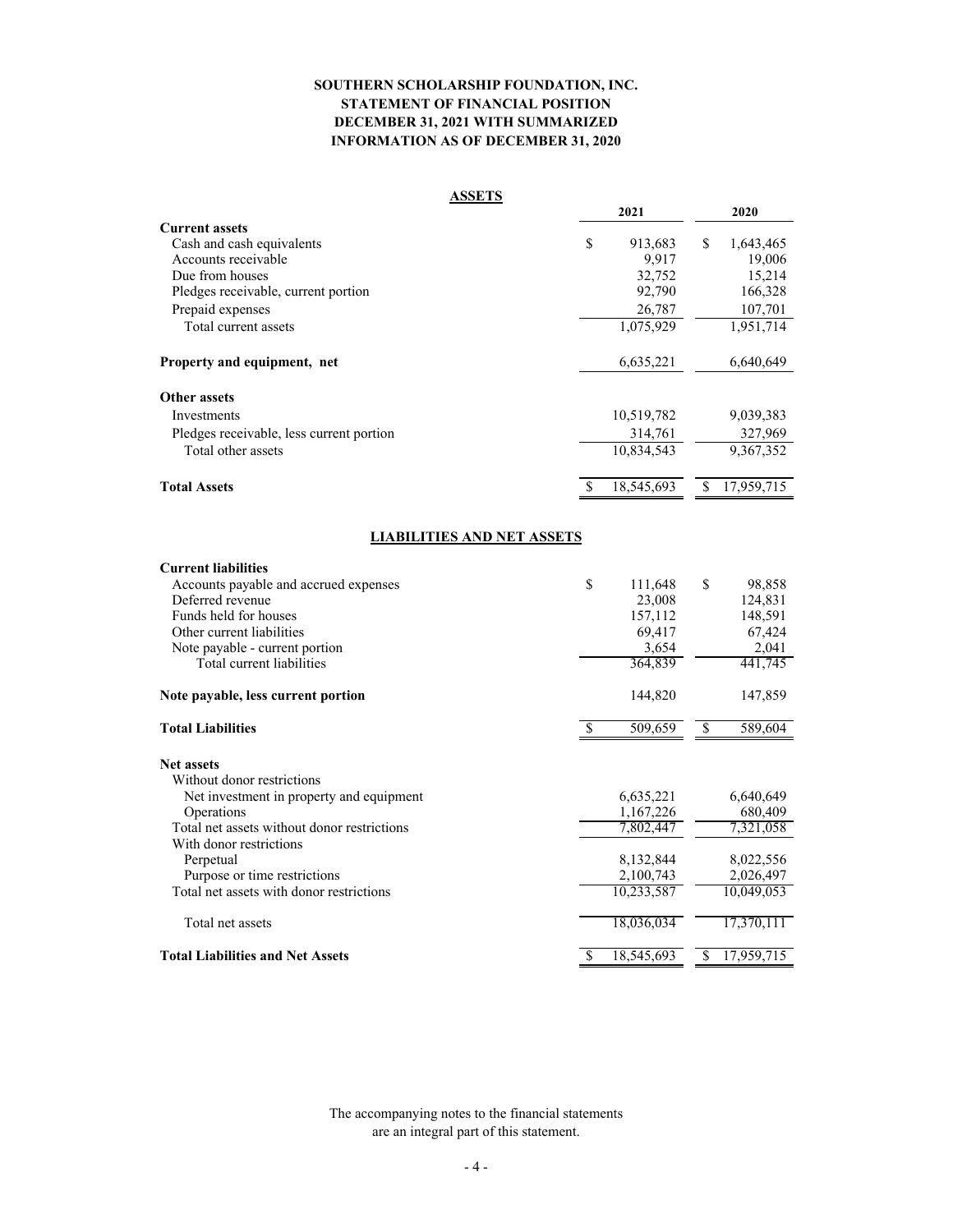#### **SOUTHERN SCHOLARSHIP FOUNDATION, INC. STATEMENT OF ACTIVITIES FOR THE YEAR ENDED DECEMBER 31, 2021 WITH SUMMARIZED INFORMATION FOR THE YEAR ENDED DECEMBER 31, 2020**

|                                       | 2021 |                                             |    |                                          |                 |               | 2020         |  |
|---------------------------------------|------|---------------------------------------------|----|------------------------------------------|-----------------|---------------|--------------|--|
| <b>Revenues</b>                       |      | <b>Without Donor</b><br><b>Restrictions</b> |    | <b>With Donor</b><br><b>Restrictions</b> | <b>Total</b>    |               | <b>Total</b> |  |
|                                       |      |                                             |    |                                          |                 |               |              |  |
| Contribution revenue                  | \$   | 766,398                                     | \$ | 239,388                                  | \$<br>1,005,786 | <sup>\$</sup> | 801,850      |  |
| Investment income                     |      | 962,714                                     |    | 257,401                                  | 1,220,115       |               | 640,699      |  |
| Fee revenue                           |      | 117,960                                     |    |                                          | 117,960         |               | 110,940      |  |
| In-kind contributions                 |      | 35,264                                      |    |                                          | 35,264          |               | 39,447       |  |
| Grant revenue                         |      | 186,816                                     |    |                                          | 186,816         |               | 244,962      |  |
| Loss on disposal of assets            |      | (1,586)                                     |    |                                          | (1,586)         |               | (337, 265)   |  |
| Forgiveness of debt                   |      | 126,641                                     |    |                                          | 126,641         |               | 134,800      |  |
| Miscellaneous income                  |      | 123,041                                     |    |                                          | 123,041         |               | 39,727       |  |
| Net assets released from restrictions |      | 312,255                                     |    | (312, 255)                               |                 |               |              |  |
| <b>Total revenues</b>                 |      | 2,629,503                                   |    | 184,534                                  | 2,814,037       |               | 1,675,160    |  |
| <b>Expenses</b>                       |      |                                             |    |                                          |                 |               |              |  |
| Program services                      |      | 1,701,955                                   |    |                                          | 1,701,955       |               | 1,776,909    |  |
| Fundraising                           |      | 204,137                                     |    |                                          | 204,137         |               | 297,829      |  |
| General and administrative            |      | 242,022                                     |    |                                          | 242,022         |               | 167,715      |  |
| <b>Total expenses</b>                 |      | 2,148,114                                   |    |                                          | 2,148,114       |               | 2,242,453    |  |
| Increase (decrease) in net assets     |      | 481,389                                     |    | 184,534                                  | 665,923         |               | (567,293)    |  |
| Net assets, beginning of year         |      | 7,321,058                                   |    | 10,049,053                               | 17,370,111      |               | 17,937,404   |  |
| Net assets, end of year               |      | 7,802,447                                   | \$ | 10,233,587                               | \$18,036,034    | \$.           | 17,370,111   |  |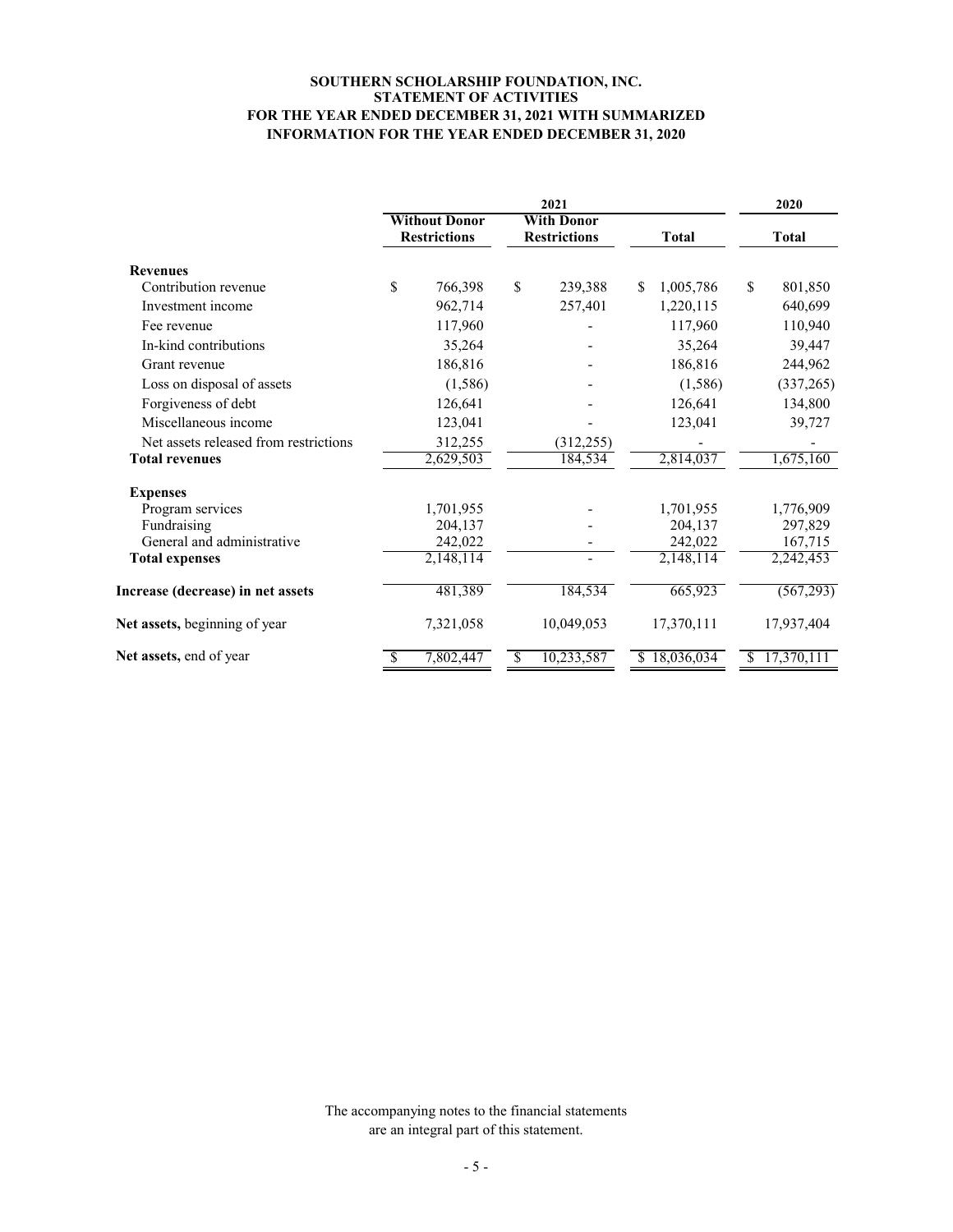# **SOUTHERN SCHOLARSHIP FOUNDATION, INC. STATEMENT OF FUNCTIONAL EXPENSES FOR THE YEAR ENDED DECEMBER 31, 2021 WITH SUMMARIZED INFORMATION FOR THE YEAR ENDED DECEMBER 31, 2020**

|                               | 2021 |           |              |                    |               |                    |               |              |    |           |
|-------------------------------|------|-----------|--------------|--------------------|---------------|--------------------|---------------|--------------|----|-----------|
|                               |      |           |              |                    |               | <b>General</b> and |               |              |    |           |
|                               |      | Program   |              | <b>Fundraising</b> |               | Administrative     |               | <b>Total</b> |    | 2020      |
| Advertising                   | \$   | 297       | $\mathbb{S}$ | 479                | $\mathcal{S}$ | 50                 | \$            | 826          | \$ | 770       |
| Bank and investment charges   |      |           |              | 2,764              |               | 52,509             |               | 55,273       |    | 68,547    |
| Depreciation                  |      | 457,116   |              |                    |               |                    |               | 457,116      |    | 453,380   |
| Dues and subscriptions        |      | 2,422     |              | 8,258              |               | 331                |               | 11,011       |    | 4,519     |
| Insurance                     |      | 158,976   |              | 2,315              |               | 16,636             |               | 177,927      |    | 156,134   |
| Interest                      |      |           |              |                    |               | 2,320              |               | 2,320        |    |           |
| Supplies and other            |      | 42,516    |              | 8,967              |               | 6,590              |               | 58,073       |    | 38,392    |
| Legal and licenses            |      |           |              | 7,855              |               | 350                |               | 8,205        |    | 8,763     |
| Office supplies and services  |      | 3,913     |              | 1,248              |               | 510                |               | 5,671        |    | 5,452     |
| Bad debt                      |      |           |              |                    |               |                    |               |              |    | 76,915    |
| Other professional fees       |      | 177,003   |              | 5,426              |               | 44,626             |               | 227,055      |    | 199,539   |
| Personnel and fringe benefits |      | 460,538   |              | 147,009            |               | 110,070            |               | 717,617      |    | 788,946   |
| Postage                       |      | 739       |              | 1,924              |               | 61                 |               | 2,724        |    | 3,076     |
| Printing and copying          |      | 4,647     |              | 5,546              |               | 170                |               | 10,363       |    | 6,866     |
| Repairs and maintenance       |      | 248,438   |              |                    |               |                    |               | 248,438      |    | 204,608   |
| Telephone                     |      | 10,892    |              | 3,600              |               | 840                |               | 15,332       |    | 15,475    |
| Travel and meetings           |      | 56,047    |              | 3,758              |               | 1,307              |               | 61,112       |    | 48,895    |
| <b>Utilities</b>              |      | 75,169    |              |                    |               |                    |               | 75,169       |    | 125,410   |
| Small equipment and furniture |      | 2,800     |              |                    |               |                    |               | 2,800        |    | 22,150    |
| Wishlist fulfillment          |      |           |              |                    |               | 4,040              |               | 4,040        |    | 5,771     |
| Miscellaneous                 |      | 442       |              | 4,988              |               | 1,612              |               | 7,042        |    | 8,845     |
| <b>Total expenses</b>         | \$   | 1,701,955 | $\mathbb{S}$ | 204,137            | \$            | 242,022            | $\mathcal{S}$ | 2,148,114    | \$ | 2,242,453 |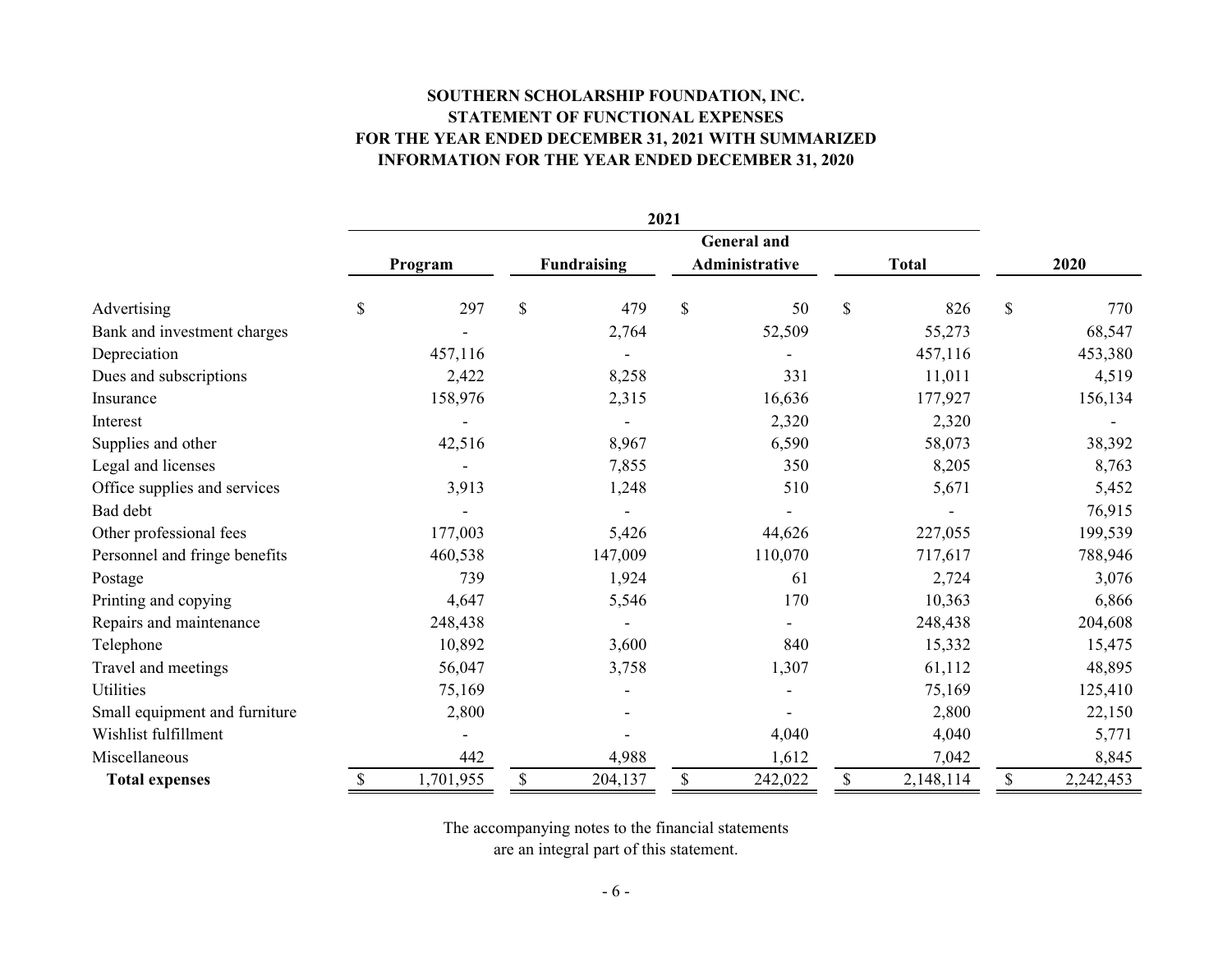#### **INFORMATION FOR THE YEAR ENDED DECEMBER 31, 2020 SOUTHERN SCHOLARSHIP FOUNDATION, INC. STATEMENT OF CASH FLOWS FOR THE YEAR ENDED DECEMBER 31, 2021 WITH SUMMARIZED**

|                                                                                                                                                                                                                                                                              | 2021                                | 2020             |
|------------------------------------------------------------------------------------------------------------------------------------------------------------------------------------------------------------------------------------------------------------------------------|-------------------------------------|------------------|
| Cash flows from operating activities                                                                                                                                                                                                                                         |                                     |                  |
| Cash received from individuals and others                                                                                                                                                                                                                                    | 1,616,046<br>S.                     | 1,061,946<br>S.  |
| Cash paid to suppliers and employees                                                                                                                                                                                                                                         | (1,628,524)                         | (1,552,802)      |
| Interest paid                                                                                                                                                                                                                                                                | (2,320)                             |                  |
| Investment receipts                                                                                                                                                                                                                                                          | 373,049                             | 259,046          |
| Net cash provided by (used in) operating activities                                                                                                                                                                                                                          | 358,251                             | (231, 810)       |
| <b>Cash flows from investing activities</b>                                                                                                                                                                                                                                  |                                     |                  |
| Purchase of property and equipment                                                                                                                                                                                                                                           | (453, 275)                          | (135,676)        |
| Proceeds from sale of investments                                                                                                                                                                                                                                            | 7,248,971                           | 3,831,137        |
| Purchase of invesments                                                                                                                                                                                                                                                       | (7,883,729)                         | (3,076,402)      |
| Net cash provided by (used in) investing activities                                                                                                                                                                                                                          | (1,088,033)                         | 619,059          |
| <b>Cash flows from financing activities</b>                                                                                                                                                                                                                                  |                                     |                  |
| Proceeds from notes payable                                                                                                                                                                                                                                                  |                                     | 149,900          |
| Net cash provided by financing activities                                                                                                                                                                                                                                    |                                     | 149,900          |
| Net increase (decrease) in cash and cash equivalents                                                                                                                                                                                                                         | (729, 782)                          | 537,149          |
| Cash and cash equivalents, beginning of year                                                                                                                                                                                                                                 | 1,643,465                           | 1,106,316        |
| Cash and cash equivalents, end of year                                                                                                                                                                                                                                       | $\overline{\mathcal{S}}$<br>913,683 | 1,643,465<br>\$  |
| Reconciliation of increase (decrease) in net assets to net cash<br>provided by (used in) operating activities:<br>Increase (decrease) in net assets<br>Adjustments to reconcile increase (decrease) in net assets<br>to net cash provided by (used in) operating activities: | \$<br>665,923                       | \$<br>(567,293)  |
| Depreciation                                                                                                                                                                                                                                                                 | 457,116                             | 453,380          |
| Loss in disposal of assets                                                                                                                                                                                                                                                   | 1,586                               | 337,265          |
| Unrealized gain on investments                                                                                                                                                                                                                                               | (500, 363)                          | (132, 635)       |
| Realized gain on investments                                                                                                                                                                                                                                                 | (346,703)                           | (249, 018)       |
| (Increase) decrease in accounts receivable                                                                                                                                                                                                                                   | 9,089                               | (9,871)          |
| Increase in house receivable                                                                                                                                                                                                                                                 | (17, 538)                           | (15,214)         |
| (Increase) decrease in prepaid expense                                                                                                                                                                                                                                       | 80,914                              | (56, 419)        |
| Decrease in pledges receivables                                                                                                                                                                                                                                              | 86,746                              | 148,436          |
| Increase (decrease) in accounts payable and accrued expenses                                                                                                                                                                                                                 | 12,790                              | (158, 927)       |
| Increase in house payable                                                                                                                                                                                                                                                    | 8,521                               | 15,214           |
| Decrease in deferred revenue                                                                                                                                                                                                                                                 | (101, 823)                          | (25,758)         |
| Increase in other current liability                                                                                                                                                                                                                                          | 1,993                               | 29,030           |
| Total adjustments                                                                                                                                                                                                                                                            | (307, 672)                          | 335,483          |
| Net cash provided by (used in) operating activities                                                                                                                                                                                                                          | 358,251<br>\$                       | (231, 810)<br>\$ |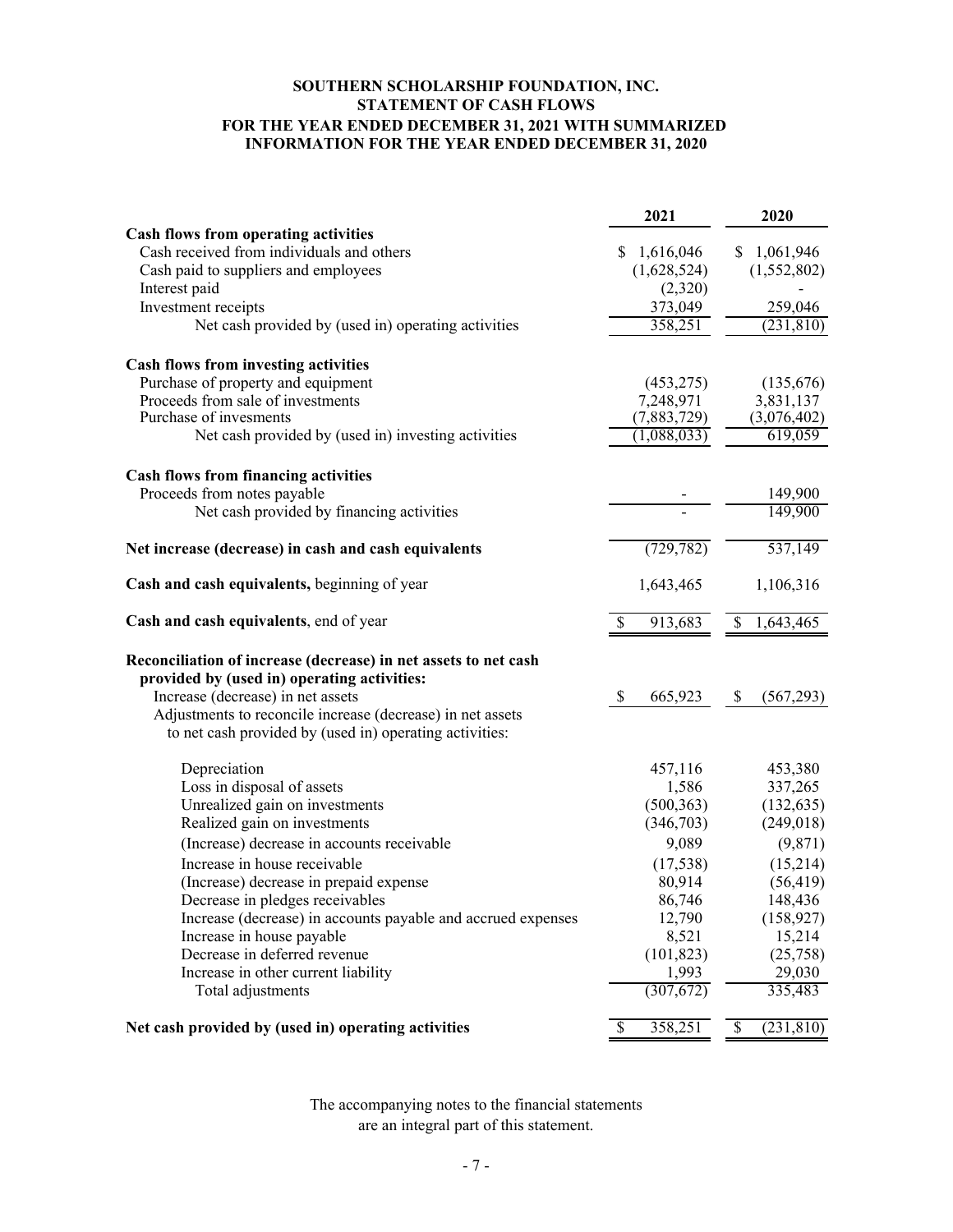#### (1) **Summary of Significant Accounting Policies:**

The following is a summary of the more significant accounting policies and practices of the Southern Scholarship Foundation, Inc. (the "Foundation") which affect significant elements of the accompanying financial statements:

(a) **General—**The Foundation's primary purpose is to assist capable and motivated students whose lack of personal resources would prevent them from gaining a college education without substantial assistance. Students from all states are eligible for assistance; however, the Foundation gives preference to students who are residents of Florida. The scholarship houses serve students at Florida State University, Florida A&M University, the University of Florida, Florida Gulf Coast University, Tallahassee Community College, and Santa Fe Community College.

(b) **Income Taxes—** The Foundation is generally exempt from federal income taxes under Section  $50I(c)(3)$  of the Internal Revenue Code. However, net income derived from unrelated business activities is not exempt from federal income taxes. The Foundation is treated as a publicly supported Foundation, and not a private foundation.

The Foundation has reviewed and evaluated the relevant technical merits of each of its tax positions in accordance with accounting principles generally accepted in the United States of America for accounting for uncertainty in income taxes, and determined that there are no uncertain tax positions that would have a material impact on the financial statements of the Foundation.

(c) **Basis of Accounting—**The Foundation prepares its financial statements on the accrual basis of accounting, and accordingly revenue is recognized when earned and expenses are recognized when obligations are incurred.

(d) **Use of Estimates—**The preparation of financial statements in conformity with accounting principles generally accepted in the United States of America requires management to make estimates and assumptions that affect certain reported amounts of assets and liabilities and disclosures of contingent assets and liabilities at the date of the financial statements and the reported amounts of revenues and expenses during the reporting period. Accordingly, actual results could differ from those estimates.

(e) **Property and Equipment**—Property and equipment are recorded at cost. The Foundation's policy is to capitalize appropriate assets with costs of \$1,000 or more. Property and equipment are depreciated over the estimated useful lives of 5 to 39 years of the assets by use of straight-line method.

(f) **Cash and Cash Equivalents—** For purposes of reporting cash flows, cash and cash equivalents include cash on hand, amounts due from banks, and short-term investments with original maturities of 90 days or less.

(g) **Functional Allocation of Expenses—** The costs of providing the various programs and other activities have been summarized on a functional basis in the Statement of Functional Expenses. Accordingly, certain costs have been allocated among the programs and supporting services benefited.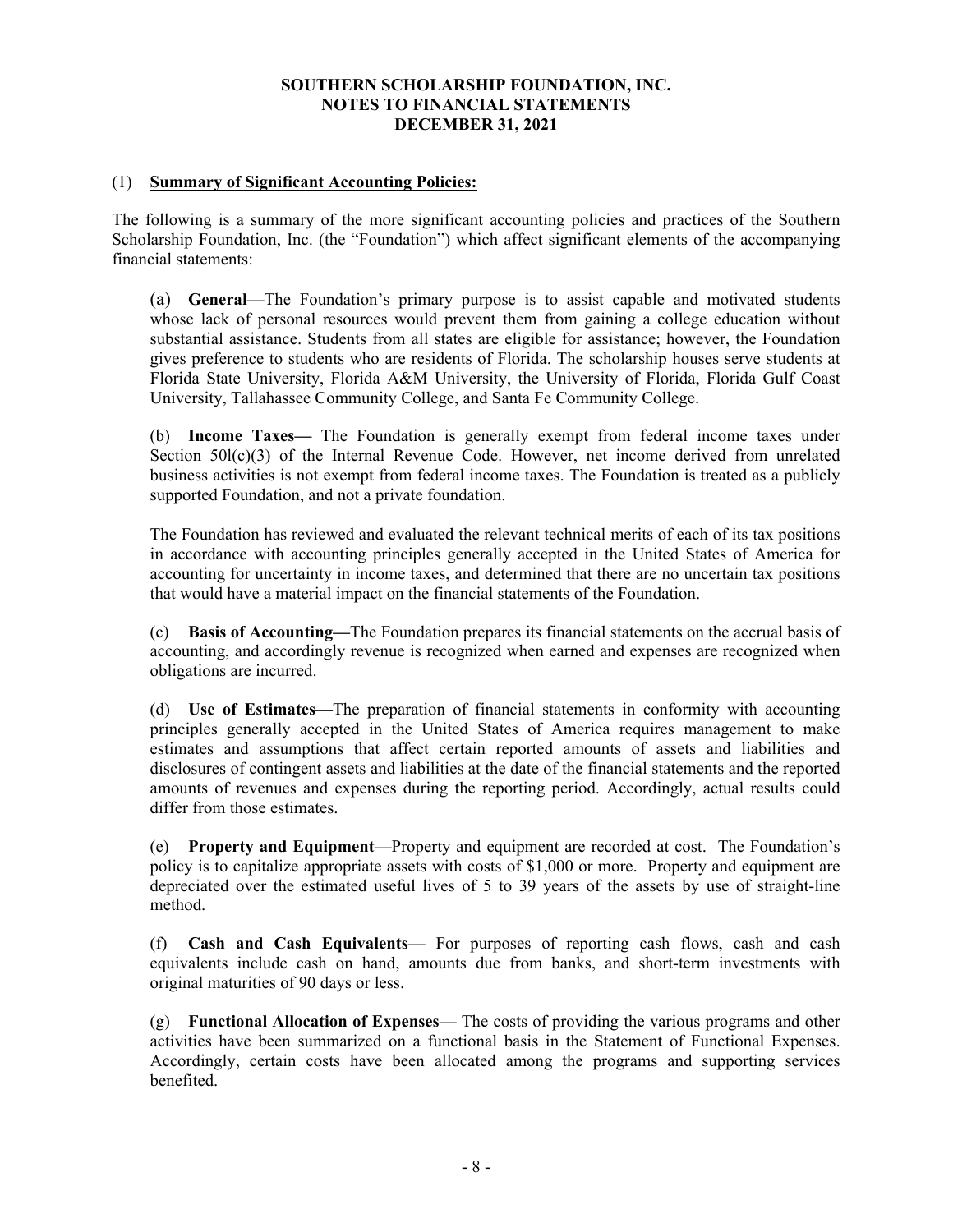### (1) **Summary of Significant Accounting Policies:** (Continued)

(h) **Advertising**— Advertising costs are expensed to operations as incurred. Advertising costs were \$826 for the year ending December 31, 2021.

(i) **Net Assets—** Net assets, revenues, gains, and losses are classified based on the existence or absence of donor or grantor imposed restrictions. Accordingly, net assets and changes therein are classified and reported as follows:

*Net Assets Without Donor Restrictions* – Net assets available for use in general operations and not subject to donor (or certain grantor) restrictions.

*Net Assets With Donor Restrictions* – Net assets subject to donor (or certain grantor) imposed restrictions. Some donor-imposed restrictions are temporary in nature, such as those that will be met by the passage of time or other events specified by the donor. Other donor-imposed restrictions are perpetual in nature, where the donor stipulates that resources be maintained in perpetuity. Donorimposed restrictions are released when a restriction expires, that is, when the stipulated time has elapsed, when the stipulated purpose for which the resource was restricted has been fulfilled, or both.

(j) **Revenue Recognition—**Revenues are recognized when the earnings process is substantially complete and services are performed. Revenues received for the following year are shown as deferred revenue in the Statement of Financial Position.

(k) **Accounts and Pledges Receivable**—Accounts receivable are stated at the amount management expects to collect from balances outstanding at year-end. Based on management's assessment of the credit history with customers having outstanding balances and current relationships with them, it has concluded that realization losses on balances outstanding at year-end will be immaterial. Pledges receivable are reported at net present value using discount rate, pledges are collected over five to ten-year periods. At December 21, 2021 the Foundation provided an allowance of \$12,955 to pledges receivable.

(l) **Recently Issued Accounting Pronouncements**—The Financial Accounting Standards Board (FASB) issued new or modifications to, or interpretations of, existing accounting guidance. The Foundation has considered the new pronouncements that altered accounting principles generally accepted in the United States of America, and other than as disclosed in the notes to the financial statements below, does not believe that any other new or modified principles will have a material impact on the Foundation's reported financial position or operations in the near term.

In February 2016, the FASB issued Accounting Standards Update 2016-02: Leases (Topic 842), to increase transparency and comparability among Foundations by recognizing lease assets and lease liabilities on the Statement of Financial Position and disclosing key information about leasing arrangements. The new standard is effective for fiscal years beginning after December 15, 2021 and may be adopted early. The Foundation is currently evaluating the effect that implementation of the new standard will have on its financial position, results of operations, and cash flows.

(m) **Reclassification—**Certain prior year amounts have been reclassified to conform to the current year presentation.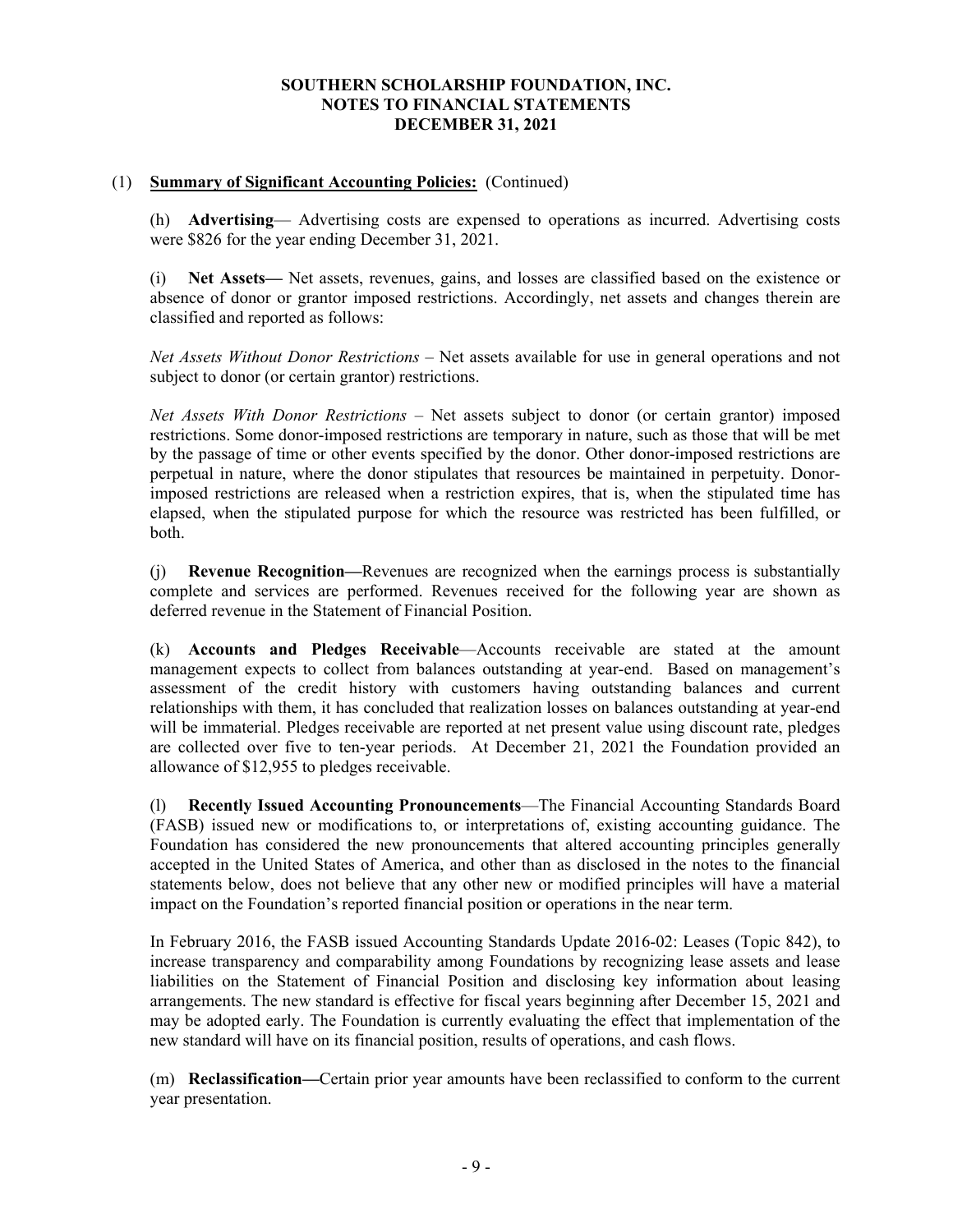### (1) **Summary of Significant Accounting Policies:** (Continued)

(n) **Contributions**—All contributions are considered to be available for unrestricted use unless specifically restricted by the donor. Amounts received that are designated for future periods or restricted by the donor for specific purposes are reported as contributions that increase the donor restriction net asset classification. However, if a restriction is fulfilled in the same time period in which the contribution is received, the Foundation reports the support as unrestricted.

Unconditional promises to give that are expected to be collected within one year are recorded at net realizable value. Unconditional promises to give that are expected to be collected in future years are recorded at the present value of their estimated future cash flows. The discounts on those amounts are computed using risk-free interest rates applicable to the years in which the promises are received. Amortization of the discounts is included in contribution revenue. Conditional promises to give are not included as support until the conditions are substantially met.

Contributed property and equipment is recorded at fair value at the date of donation. In the absence of donor-imposed stipulations regarding how long the contributed assets must be used, the Foundation has adopted a policy of not implying a time restriction on contributions of such assets.

(o) **Investments**—Investments in marketable securities and investment pools, with readily determinable fair values are reported at their fair values in the statement of financial position. Unrealized gains and losses are included in the change in net assets as a component of investment income.

Investments are exposed to various risks such as significant world events, interest rate, credit, and overall market volatility risks. Due to the level of risk associated with certain investment securities, it is reasonably possible that changes in the fair value of investments will occur in the near term and that such changes could materially affect the amounts reported in the statement of financial position.

(p) **Accrued Leave—**The Foundation compensates its employees for unused accrued paid time off upon termination of employment. The amount of the change in accrued leave for all employees from one year to the next is reported as an expense during the current year. Employees are able to accrue up to 180 hours of paid time off. For employees with 10 years of service or more, the Foundation will pay out 25% of sick leave for a maximum of 120 hours. At December 31, 2021, the Foundation accrued leave of \$31,035.

## (2) **Concentration of Credit Risk:**

(a) **Demand Deposits—**The Foundation maintains demand deposits with several banks. The Foundation has no policy requiring collateral to support its cash deposits, although accounts at the banks are insured up to Federal Deposit Insurance Corporation limits.

(b) **Investments**— Investments that potentially subject the Foundation to concentrations of credit risk include investments. These investments are held in high quality institutions and companies with high credit ratings.

(c) **Accounts and Pledges Receivable**—The Foundation's receivables are for amounts due from operations, and pledges made by individuals and corporate giving. The Foundation has no policy requiring collateral or other security to support its receivables.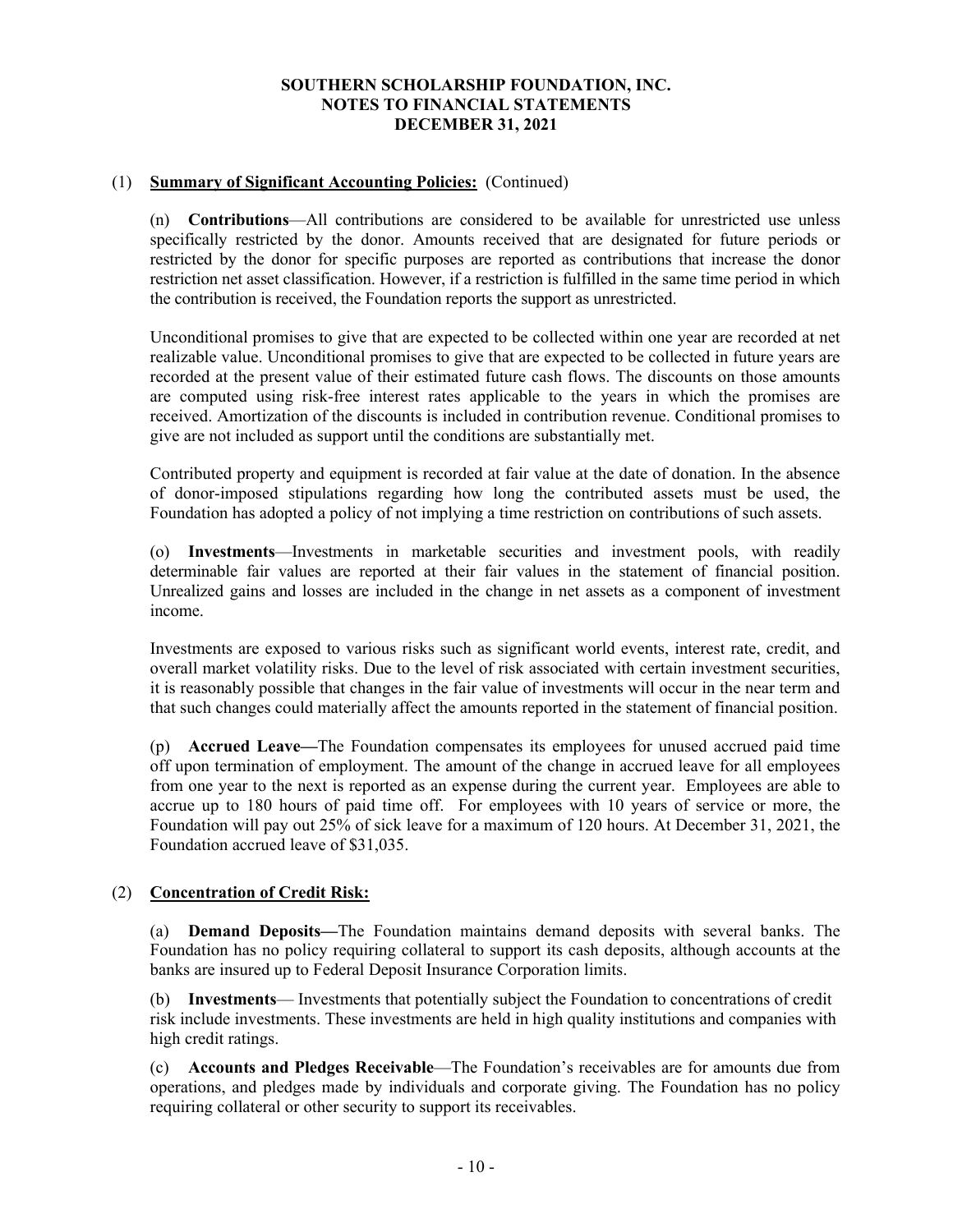#### (3) **Property and Equipment:**

The following is a summary of property and equipment at December 31, 2021:

| Land                           | 492,296     |
|--------------------------------|-------------|
| <b>Buildings</b>               | 12,926,608  |
| Furniture and equipment        | 1,090,889   |
| Autos and trucks               | 16,292      |
| Software                       | 48,284      |
| Construction in process        | 90,011      |
| Less: accumulated depreciation | (8,029,159) |
| Total                          | 6,635,221   |

#### (4) **Paycheck Protection Program Loan:**

On February 12, 2021, the Foundation received loan proceeds in the amount of \$126,641, pursuant to the Paycheck Protection Program (PPP) established as part of the Coronavirus Aid, Relief and Economic Security Act (CARES Act). Under the terms of the PPP, loan proceeds and accrued interest are forgivable if they are used for qualifying expenses such as payroll, benefits, rent and utilities, and the Foundation maintains its payroll levels as described in the CARES Act during the covered period. On September 16, 2021, the full amount of this first loan was forgiven, and, as a result, will be recognized as forgiveness of debt in the year ended December 31, 2021.

#### (5) **Pledges Receivable:**

During 2021, pledges receivable are reported at net present value using a discount rate of 3.00%. As of January 1, 2021, the net pledge receivable balance was \$488,584 with an allowance for doubtful accounts of \$12,955. The Pledge receivable balance at December 31, 2021 was as follows:

| Pledge Receivable               | - S  | 438,763  |
|---------------------------------|------|----------|
| Allowance for doubtful accounts |      | (12,955) |
| Net present value adjustment    |      | (18,257) |
| Total pledges receivable, net   | - 85 | 407,551  |

Future maturities of pledges receivable, net of present value discount at December 31, 2021, was as follows:

| Less than one year \$ |    | 92,790  |
|-----------------------|----|---------|
| More than one year    |    | 314,761 |
|                       | £. | 407,551 |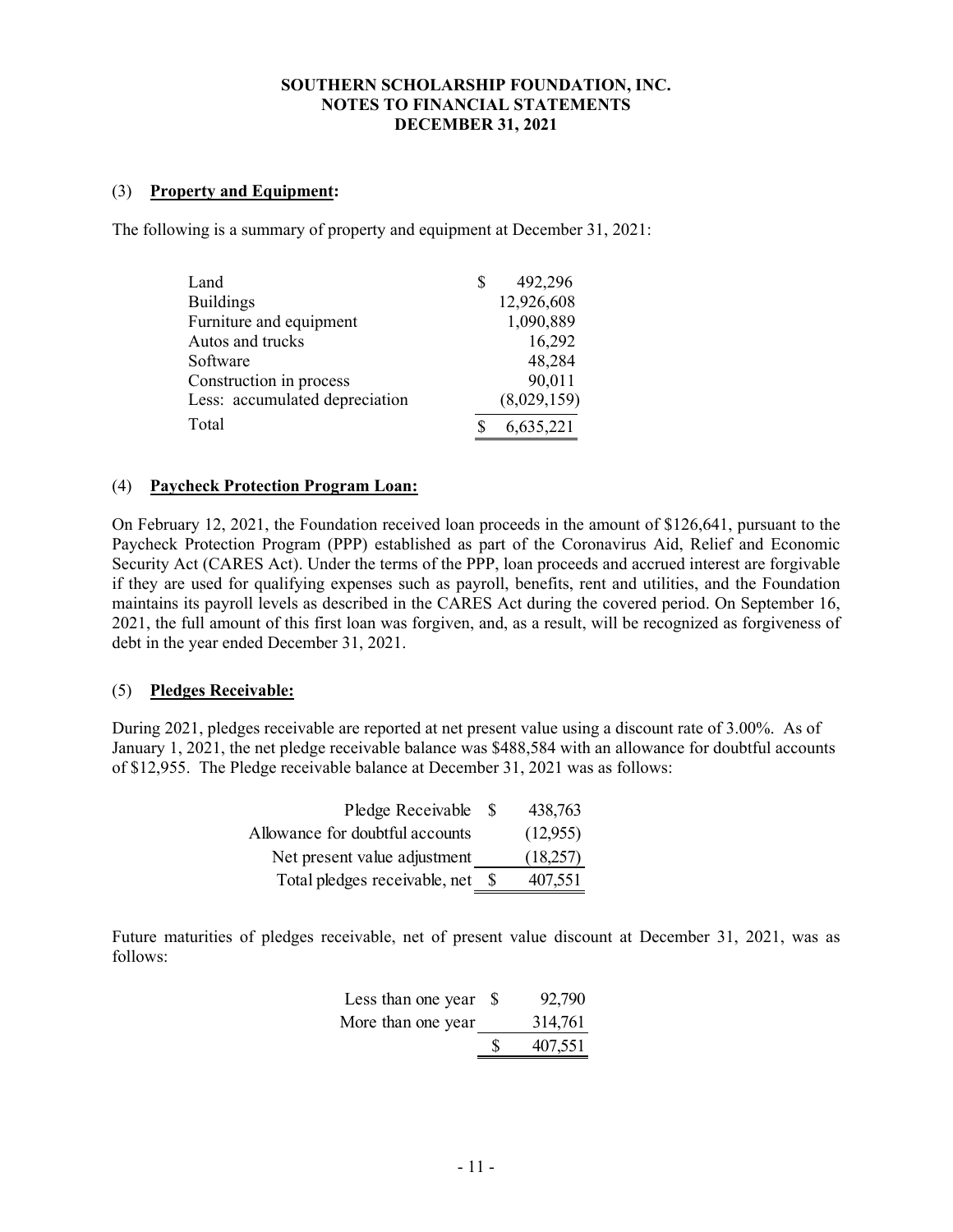### (6) **Retirement Plan:**

The Foundation sponsors a SIMPLE retirement plan that covers any employees that have received at least \$5,000 in compensation in any one prior calendar year. The Foundation has the option to either match employee contributions up to 3% of compensation or provide a nonelective contribution of 2% of each employee's compensation. Total expense for the year ended December 31, 2021 was \$10,186.

## (7) **Liquidity and Availability:**

Financial assets available for general expenditure, that is, without donor restrictions or internal board designations limiting their use, within one year of the statement of financial position date, comprise the following:

| Cash and cash equivalents                                 | 913,683   |
|-----------------------------------------------------------|-----------|
| Accounts receivable                                       | 9,917     |
| Pledges receivable, current portion                       | 97,790    |
| Total financial assets                                    | 1,021,390 |
| Financial assets available to meet cash needs for general |           |
| expenditures                                              | 1,021,390 |

In the event of an unanticipated liquidity need, the Foundation has \$100,000 of an unused line of credit with rate of 4.75%.

#### (8) **Net Assets with Donor Restrictions:**

Net assets with donor restrictions as of December 31, 2021 consist of the following:

| Contributions from various donors | 239,388      |
|-----------------------------------|--------------|
| Endowed funds                     | 9,994,199    |
| Total                             | \$10,233,587 |

Net assets are restricted for scholarships, other student support, and institutional support. Contributions from various donors are considered restricted until spent for its intended purpose.

#### (9) **Employee Retention Credit:**

The Foundation has filed for and collected \$45,321 in reimbursements under the Employer Retention Credit Program during the year ended December 31, 2021.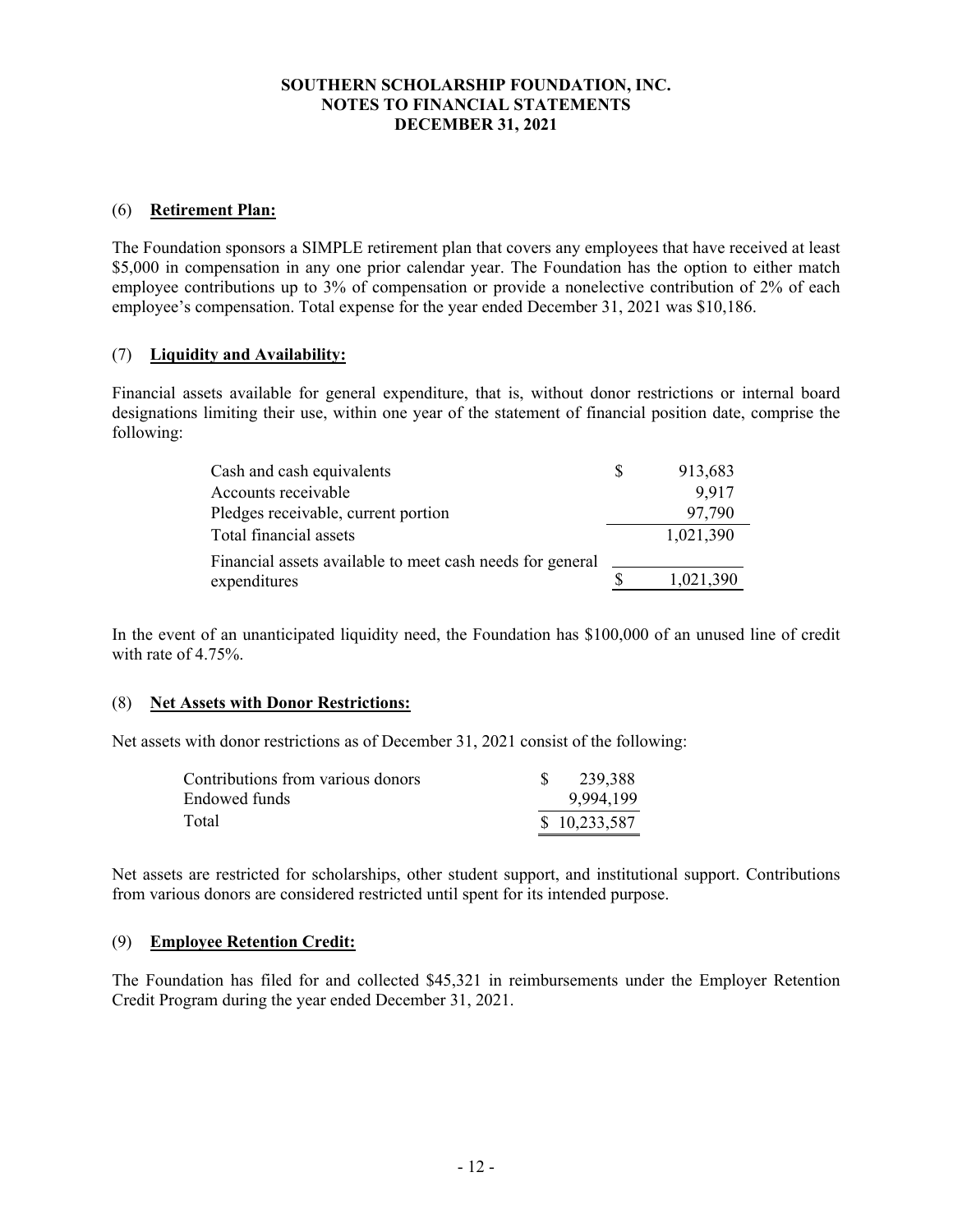#### (10) **Fair Value Measurements and Investments:**

The Fair Value Measurements and Disclosures Topic of the FASB Codification defines fair value as the price that would be received to sell an asset or paid to transfer a liability in an orderly transaction between market participants. The Codification requires the use of valuation techniques that are consistent with the market approach, the income approach, and/or the cost approach. Inputs to valuation techniques refer to the assumptions that market participants would use in pricing the asset or liability. Inputs may be observable, meaning those that reflect the assumptions market participants would use in pricing the asset or liability developed based on market data obtained from independent sources or unobservable, meaning those that reflect the reporting entity's own assumptions about the assumptions market participants would use in pricing the asset or liability developed based on the best information available in the circumstances. In that regard, the Codification establishes a fair value hierarchy for valuation inputs that gives the highest priority to quoted prices in active markets for identical assets or liabilities and the lowest priority to unobservable inputs. The fair value hierarchy is as follows:

Level 1: Quoted prices (unadjusted) for identical assets or liabilities in active markets that the entity has the ability to access as of the measurement date.

Level 2: Significant other observable inputs other than Level 1 prices such as quoted prices for similar assets or liabilities; quoted prices in markets that are not active; or other inputs that are observable or can be corroborated by observable market data.

Level 3: Significant unobservable inputs that reflect a reporting entity's own assumptions about the assumptions that market participants would use in pricing an asset or liability.

|                          | Cost      | <b>Unrealized</b><br>Gains<br>(Losses) |          | <b>Market</b> and<br>Carrying<br><b>Value</b> |   | Level 1    |
|--------------------------|-----------|----------------------------------------|----------|-----------------------------------------------|---|------------|
| Government Securities \$ | 1,823,192 | \$                                     | (17,363) | 1,805,829                                     | S | 1,805,829  |
| Corporate Bonds          | 2,463,694 |                                        | 56,491   | 2,520,185                                     |   | 2,520,185  |
| Equities                 | 2,826,396 |                                        | 615,444  | 3,441,840                                     |   | 3,441,840  |
| Mutual Funds/CEF/UIT     | 2,663,276 |                                        | 88,652   | 2,751,928                                     |   | 2,751,928  |
|                          | 9,776,558 |                                        | 743,224  | 10,519,782                                    |   | 10,519,782 |

Investments consist of the following at December 31, 2021:

Investment income consists of the following for the year ending December 31, 2021:

| Interest and dividends  | S | 373,049   |
|-------------------------|---|-----------|
| Net realized gains      |   | 346,703   |
| Net unrealized gain     |   | 500,363   |
| Total investment income |   | 1,220,115 |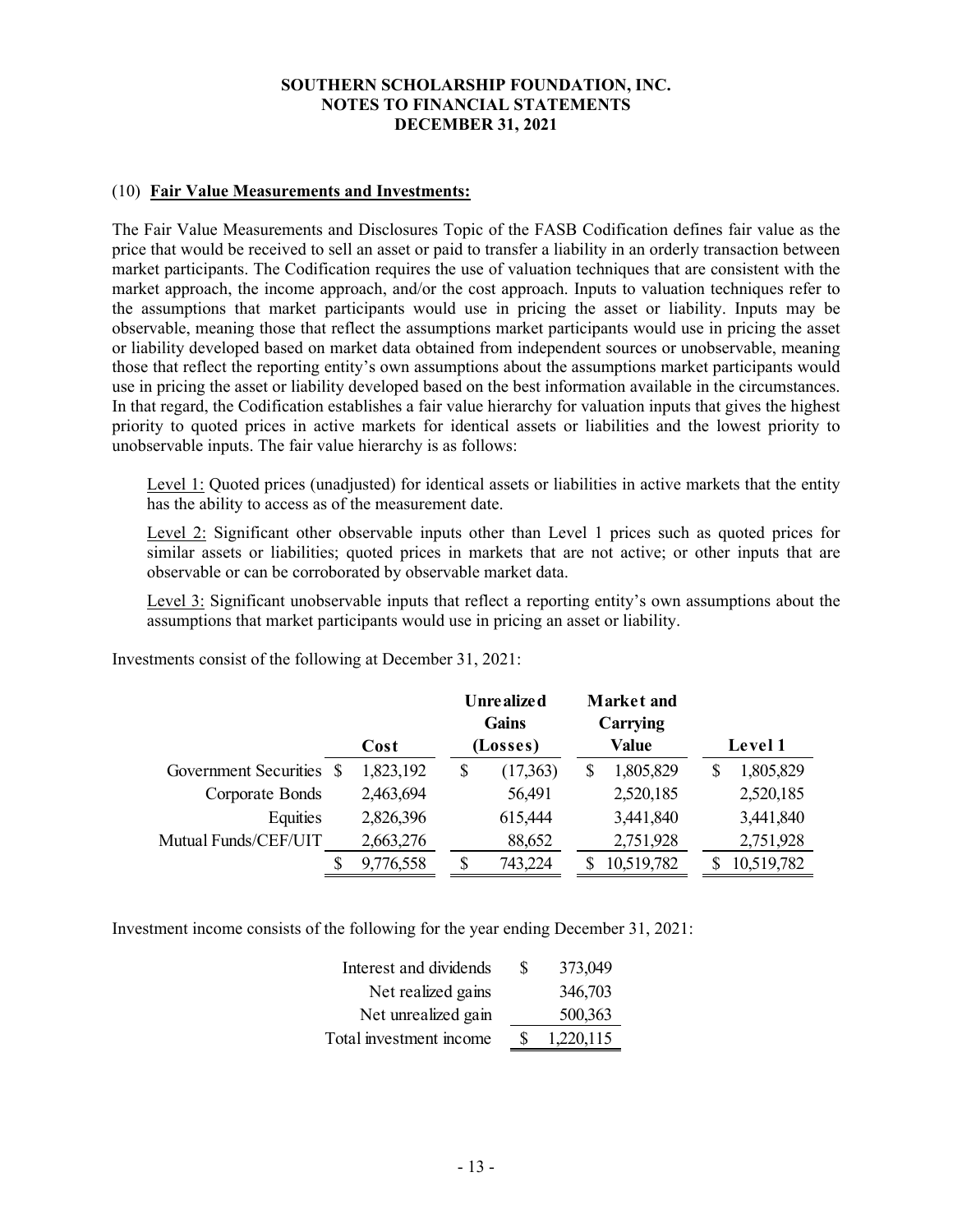### (11) **Note Payable and Line of Credit:**

Note payable consisted of the following at December 31, 2021:

| 2.75% note payable to a financial institution, payable in<br>monthly installments of \$641, including interest, through |         |
|-------------------------------------------------------------------------------------------------------------------------|---------|
| 2049.                                                                                                                   | 148,474 |
| Less: current portion of debt                                                                                           | 3.654   |
| Note Payable – less current portion                                                                                     | 144.820 |

Maturities on debt are as follows:

| <b>Year Ending</b> |        |         |
|--------------------|--------|---------|
| December 31,       | Amount |         |
| 2022               | \$     | 3,654   |
| 2023               |        | 3,756   |
| 2024               |        | 3,860   |
| 2025               |        | 3,968   |
| 2026               |        | 4,078   |
| Thereafter         |        | 129,158 |
| Total              |        | 148,474 |

The Foundation has an available line of credit for \$100,000 with a rate of 4.75% and is secured by real property. There was no outstanding balance on the line of credit as of December 31, 2021.

#### (12) **House Accounts:**

The Foundation provides for each of the scholarship homes to have a house bank account. The house accounts are budgeted and maintained by the student residents of each house held in the name of the Foundation. The house accounts are used to collect fees from the student residents to pay certain house expenses such as utilities, pest control, and security alarm services.

The cash balances of the house accounts have been recorded on the statement of financial position as cash and corresponding liabilities included with other current liabilities. During the year ended December 31, 2021, the Foundation billed \$372,190 to student residents to cover these house expenses.

#### (13) **Endowments:**

The Foundation has received many contributions and bequests for endowments over the years with donorimposed restrictions on the use of principal and/or income generated from the invested assets. Those restricted contributions are invested in cash, equities, and, fixed income securities in a manner that is intended to generate a real return that will adequately fund the spending policies and ultimately satisfy the intent of the donors of the endowed funds. Generally, the original corpus of the endowed funds are restricted in perpetuity with interest, dividends and gains and losses being available for spending in accordance with donor restrictions.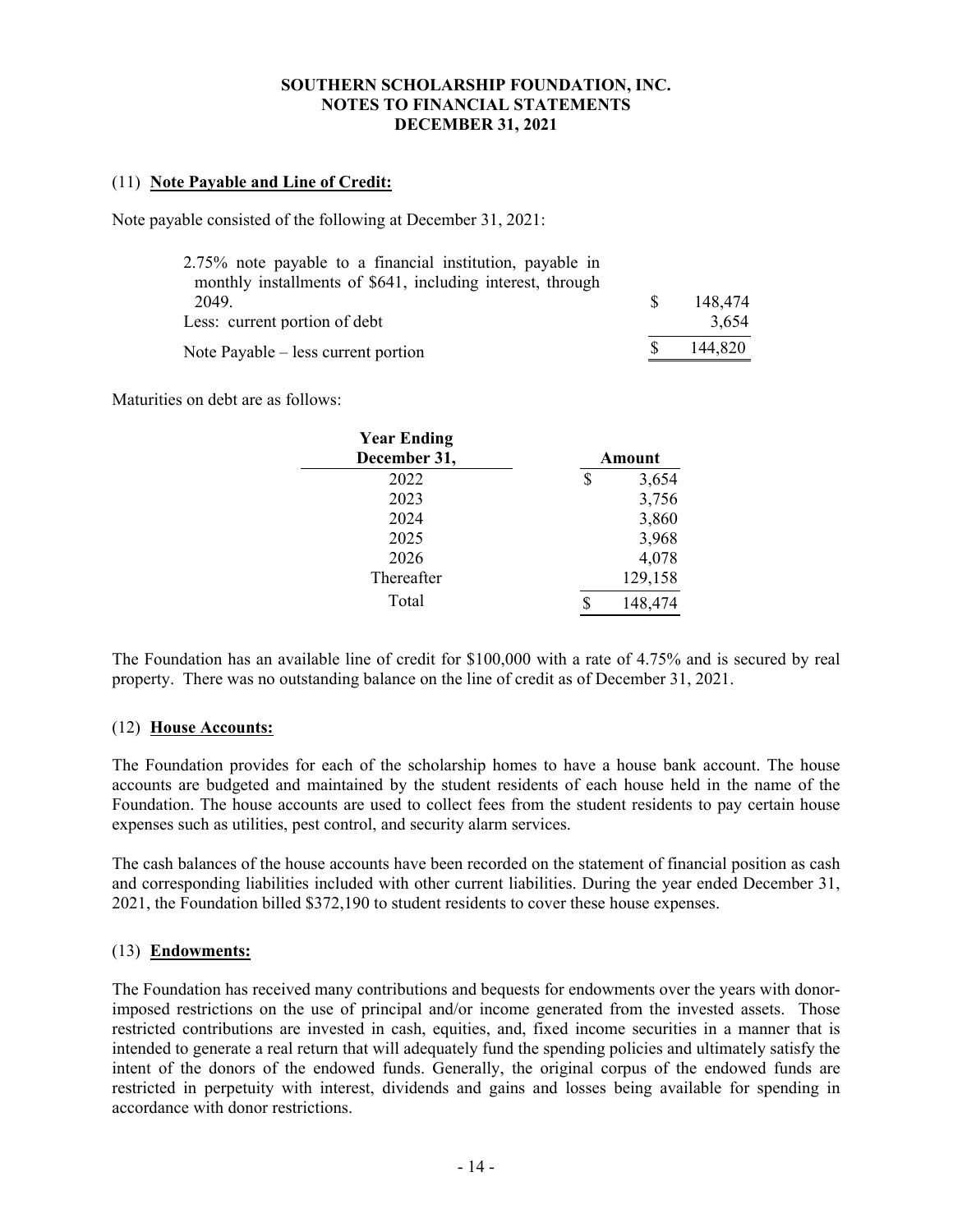## (13) **Endowments:** (Continued)

The Foundation applies the State of Florida's Uniform Prudent Management of Institutional Funds Act (UPMIFA), which requires the preservation of the fair value of the original gift as of the gift date of the donor-restricted endowment funds absent explicit donor stipulations to the contrary. The Foundation classifies endowments as net assets with donor restrictions consisting of (a) the original value of gifts donated to the permanent endowment, (b) the original value of subsequent gifts to the permanent endowment, (c) accumulations to the permanent endowment made in accordance with the direction of the applicable donor gift instrument at the time the accumulation is added to the fund, and (d) market value of endowed funds in excess of the fair value of the original gift which remains restricted by the donor until those amounts are appropriated for expenditure by the Foundation in a manner consistent with the standard of prudence prescribed by UPMIFA. The Foundation allows spending from endowment funds based on the current spending policy. In accordance with UPMIFA, the Foundation considered the following factors in making its determination to appropriate or accumulate endowment funds: (1) the duration and preservation of the various funds, (2) the purposes of the donor-restricted endowment funds, (3) general economic conditions, (4) the possible effect of inflation and deflation, (5) the expected total return from income and the appreciation of investments, (6) other resources of the Foundation, and (7) the Foundation's investment policies.

*Investment Return Objectives, Risk Parameters and Strategies*. The Foundation adopted investment and spending policies approved by the Executive Committee of the Board of Directors, on behalf of the Foundation Board of Directors, for endowment assets that attempt to provide a predictable stream of funding to programs supported by its endowment funds while also maintaining the purchasing power of those endowment assets over the long-term. Accordingly, the investment process seeks to achieve an after-cost total real rate of return, including investment income as well as capital appreciation, which exceeds the annual distribution with acceptable levels of risk. Endowment assets are invested in a welldiversified asset mix, which includes cash, equities and mutual funds that are intended to result in a consistent inflation-protected rate of return that has sufficient liquidity to make annual distributions while growing the funds if possible. Actual returns in any given year may vary from this amount. Investment risk is measured in terms of the total endowment fund; investment assets and allocation between asset classes and strategies are managed to not expose the fund to unacceptable levels of risk.

#### (14) **Contingent Liabilities:**

During the year ended December 31, 2021, local, U.S., and world governments have encouraged selfisolation to curtail the spread of the global pandemic, coronavirus disease (COVID-19), by mandating temporary work stoppage in many sectors and imposing limitations on travel and size and duration of group meetings. Most industries are experiencing disruption to business operations and the impact of reduced consumer spending. There is unprecedented uncertainty surrounding the duration of the pandemic, its potential economic ramifications, and any government actions to mitigate them. Accordingly, while management cannot quantify the financial and other impact to the Foundation as of April 21, 2022, management believes that a material impact on the Foundation's financial position and results of future operations is reasonably possible.

#### (15) **Subsequent Events:**

The Foundation has evaluated events and transactions for potential recognition or disclosure in the financial statements through April 21, 2022, the date which the financial statements were available to be issued. The note payable balance referenced in Note 11 was paid off in full during April 2022. No other subsequent events have been recognized or disclosed.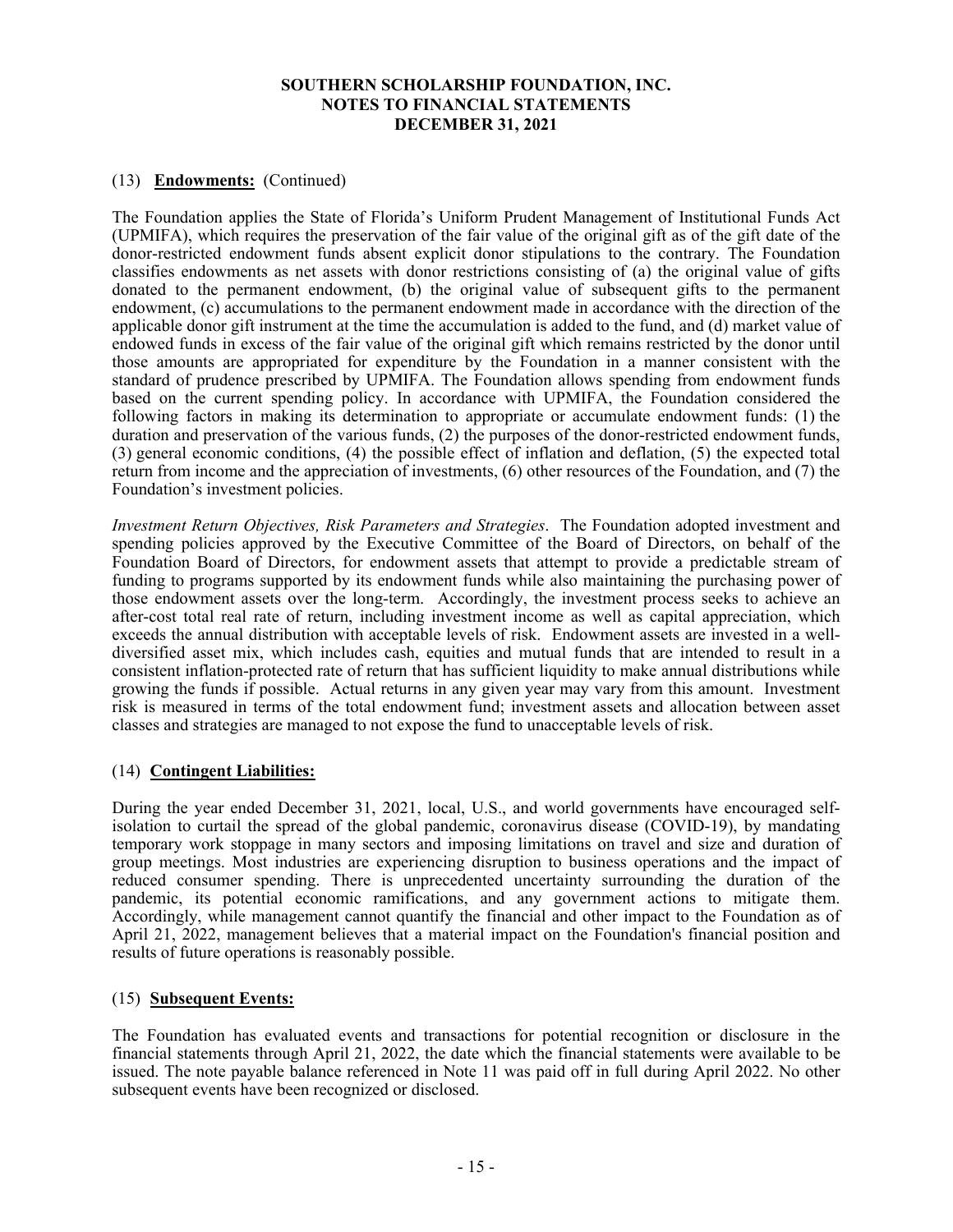# **SOUTHERN SCHOLARSHIP FOUNDATION, INC. SCHEDULE OF BUILDINGS FOR THE YEAR ENDED DECEMBER 31, 2021 (UNAUDITED)**

|                                                   |    | 2021<br><b>Historical Cost</b><br><b>Before Depreciation</b> |  |
|---------------------------------------------------|----|--------------------------------------------------------------|--|
|                                                   |    |                                                              |  |
|                                                   |    |                                                              |  |
|                                                   |    |                                                              |  |
| <b>Tallahassee</b>                                |    |                                                              |  |
| Rotary - 330 Stadium Drive                        | \$ | 510,535                                                      |  |
| Pilot - 324 Stadium Drive                         |    | 280,246                                                      |  |
| BPW - 326 Stadium Drive                           |    | 327,346                                                      |  |
| E.C. Allen - 320A Stadium Drive                   |    | 263,948                                                      |  |
| Frueauff - 318C Stadium Drive                     |    | 307,631                                                      |  |
| Mode Stone - 320B Stadium Drive                   |    | 220,556                                                      |  |
| Office - 322 Stadium Drive                        |    | 370,981                                                      |  |
| Lundquist-Hovda - 316A Stadium Drive              |    | 254,691                                                      |  |
| Lastinger - 316B Stadium Drive                    |    | 229,412                                                      |  |
| McKaig - 318A Stadium Drive                       |    | 303,182                                                      |  |
| Smith - 318B Stadium Drive                        |    | 300,387                                                      |  |
| ADK - 803 W Jefferson Drive                       |    | 368,247                                                      |  |
| Warehouse II                                      |    | 8,119                                                        |  |
| Tyner Study Hall - 322B Stadium Drive             |    | 100,841                                                      |  |
| Hansen - 2500 S. Adams Street                     |    | 405,391                                                      |  |
| Knight - 2500 S. Adams Street                     |    | 390,810                                                      |  |
| Florida Retail Federation - 2500 S. Adams Street  |    | 421,107                                                      |  |
| Grace Fox - 1314 and 1318 High Road               |    | 361,779                                                      |  |
| Malthouse - 811 W Jefferson Street                |    | 1,702,084                                                    |  |
| Gainesville                                       |    |                                                              |  |
| Thomas-Pilot - 705 SW 12th Street                 |    | 534,723                                                      |  |
| Badcock - 1130 SW 8th Avenue                      |    | 763,270                                                      |  |
| Rogers Rotary - 212 SW 165h Street                |    | 251,807                                                      |  |
| Hartman - 1065B SW 9th Street                     |    | 352,038                                                      |  |
| Hansen - 1065A SW 9th Street                      |    | 312,067                                                      |  |
| Williams - 1064A SW 9th Street                    |    | 469,806                                                      |  |
| Hawsksley I - 1084 SW 9th Street                  |    | 309,239                                                      |  |
| Hawsksley II - 1102 SW 9th Street                 |    | 317,356                                                      |  |
| Mack Tyner House - 1065 SW 9th Street             |    | 1,225,496                                                    |  |
| Teresa Turner Learning Center -1065 SW 9th Street |    | 622,700                                                      |  |
| UF Shop                                           |    | 4,166                                                        |  |
| <b>FT Myers</b>                                   |    |                                                              |  |
| Pilot - 926 FGCU Campus Housing                   |    | 636,647                                                      |  |
|                                                   | \$ | 12,926,608                                                   |  |

- See Independent Auditors' Report -